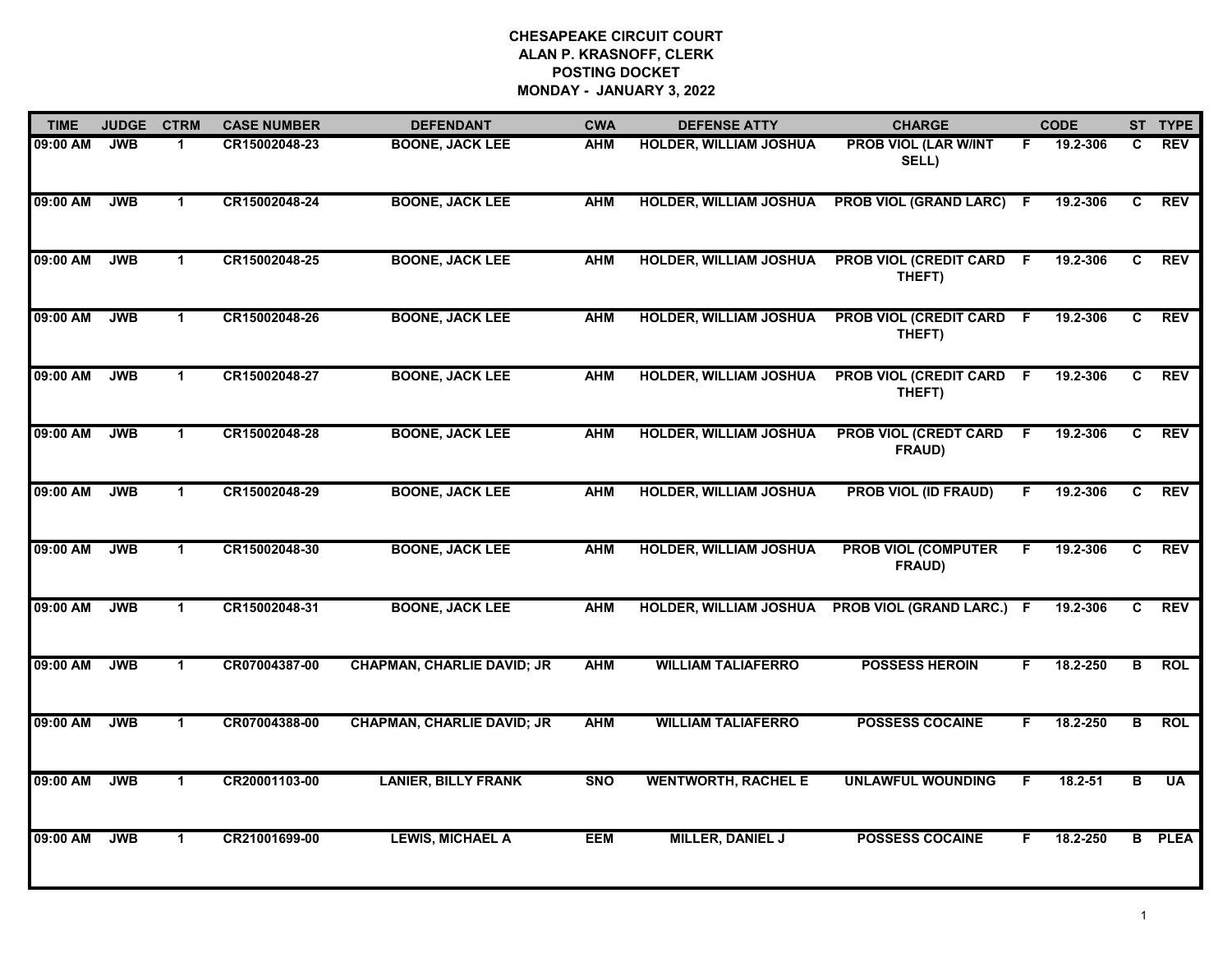| <b>TIME</b> | <b>JUDGE</b> | <b>CTRM</b>          | <b>CASE NUMBER</b> | <b>DEFENDANT</b>                | <b>CWA</b> | <b>DEFENSE ATTY</b>     | <b>CHARGE</b>                                       |     | <b>CODE</b>  |              | ST TYPE         |
|-------------|--------------|----------------------|--------------------|---------------------------------|------------|-------------------------|-----------------------------------------------------|-----|--------------|--------------|-----------------|
| 09:00 AM    | <b>JWB</b>   | $\blacktriangleleft$ | CR21001699-01      | <b>LEWIS, MICHAEL A</b>         | <b>EEM</b> | <b>MILLER, DANIEL J</b> | <b>DWI: 1ST OFFENSE</b>                             |     | M A.18.2-266 | В            | <b>PLEA</b>     |
| 09:00 AM    | <b>JWB</b>   | $\mathbf 1$          | CR19000340-06      | <b>SMITHSON, SCOTTY BLAINE</b>  | <b>EEM</b> | <b>BLAIR, JEFFREY</b>   | <b>VIOL PROBATION ON FEL</b><br><b>OFF</b>          | F.  | 19.2-306     |              | C BOND          |
| 09:00 AM    | <b>JWB</b>   | $\mathbf{1}$         | CR19000340-07      | <b>SMITHSON, SCOTTY BLAINE</b>  | <b>EEM</b> | <b>BLAIR, JEFFREY</b>   | <b>VIOL PROBATION ON FEL</b><br><b>OFF</b>          | E   | 19.2-306     |              | C BOND          |
| 09:00 AM    | <b>JWB</b>   | $\mathbf 1$          | CR19000340-08      | <b>SMITHSON, SCOTTY BLAINE</b>  | <b>EEM</b> | <b>BLAIR, JEFFREY</b>   | <b>VIOL PROBATION OF MISD</b><br><b>OFF</b>         | M   | 19.2-306     |              | C BOND          |
| 09:00 AM    | <b>JWB</b>   | $\mathbf 1$          | CR19000340-09      | <b>SMITHSON, SCOTTY BLAINE</b>  | <b>EEM</b> | <b>BLAIR, JEFFREY</b>   | <b>VIOL PROBATION ON FEL</b><br><b>OFF</b>          | -F  | 19.2-306     |              | C BOND          |
| 09:00 AM    | <b>JWB</b>   | $\mathbf 1$          | CR19000340-10      | <b>SMITHSON, SCOTTY BLAINE</b>  | EEM        | <b>BLAIR, JEFFREY</b>   | <b>VIOL PROBATION ON FEL</b><br><b>OFF</b>          | - F | 19.2-306     |              | C BOND          |
| 09:00 AM    | <b>JWB</b>   | $\mathbf{1}$         | CR21001573-00      | <b>TAYLOR, COREY ANTONIO</b>    | <b>MNF</b> | Jones, David L.         | <b>ENTER HOUSE TO COMMIT F</b><br>A&B ETC.          |     | 18.2-91      | $\mathbf{c}$ | <b>PLEA</b>     |
| 09:00 AM    | <b>JWB</b>   | $\mathbf 1$          | CR21001573-01      | <b>TAYLOR, COREY ANTONIO</b>    | <b>MNF</b> | Jones, David L.         | <b>GRND LARCENY: &gt;=\$500</b><br><b>NOT PERSN</b> | F.  | 18.2-95      |              | C PLEA          |
| 09:00 AM    | <b>JWB</b>   | $\mathbf{1}$         | CR21001573-02      | <b>TAYLOR, COREY ANTONIO</b>    | <b>MNF</b> | Jones, David L.         | <b>DESTRUCT PROP W/INTENT M</b><br>$<$ \$1000       |     | 18.2-137     | C            | <b>PLEA</b>     |
| 09:00 AM    | <b>JWB</b>   | $\mathbf{1}$         | CR15000007-05      | <b>TICE, MARTIN RAY; JR</b>     | <b>MNF</b> | <b>BLAIR, JEFFREY</b>   | <b>VIOL PROBATION ON FEL</b><br><b>OFF</b>          | F   | 19.2-306     | C            | <b>REV</b>      |
| 09:00 AM    | <b>JWB</b>   | $\mathbf 1$          | CR18002026-01      | <b>TICE, MARTIN RAY; JR</b>     | <b>MNF</b> | <b>BLAIR, JEFFREY</b>   | <b>VIOL PROBATION ON FEL F</b><br><b>OFF</b>        |     | 19.2-306     | C            | <b>REV</b>      |
| 09:00 AM    | <b>JWB</b>   | $\mathbf{1}$         | CR20001212-00      | <b>TURNER, JENNIFER ANN</b>     | <b>AHM</b> | <b>WALL, LUCILLE</b>    | <b>GRAND LARCENY</b>                                | F   | 18.2-95      | B            | $\overline{RR}$ |
| 09:00 AM    | <b>JWB</b>   | $\mathbf{1}$         | CR22000046-00      | <b>VAUGHAN, DOMINIQUE TRENT</b> | <b>MNF</b> | Givando, Stephen P.     | <b>ASSLT: ON LAW ENF/DOC</b><br><b>PERSON</b>       | - F | 18.2-57      | B.           | <b>MOT</b>      |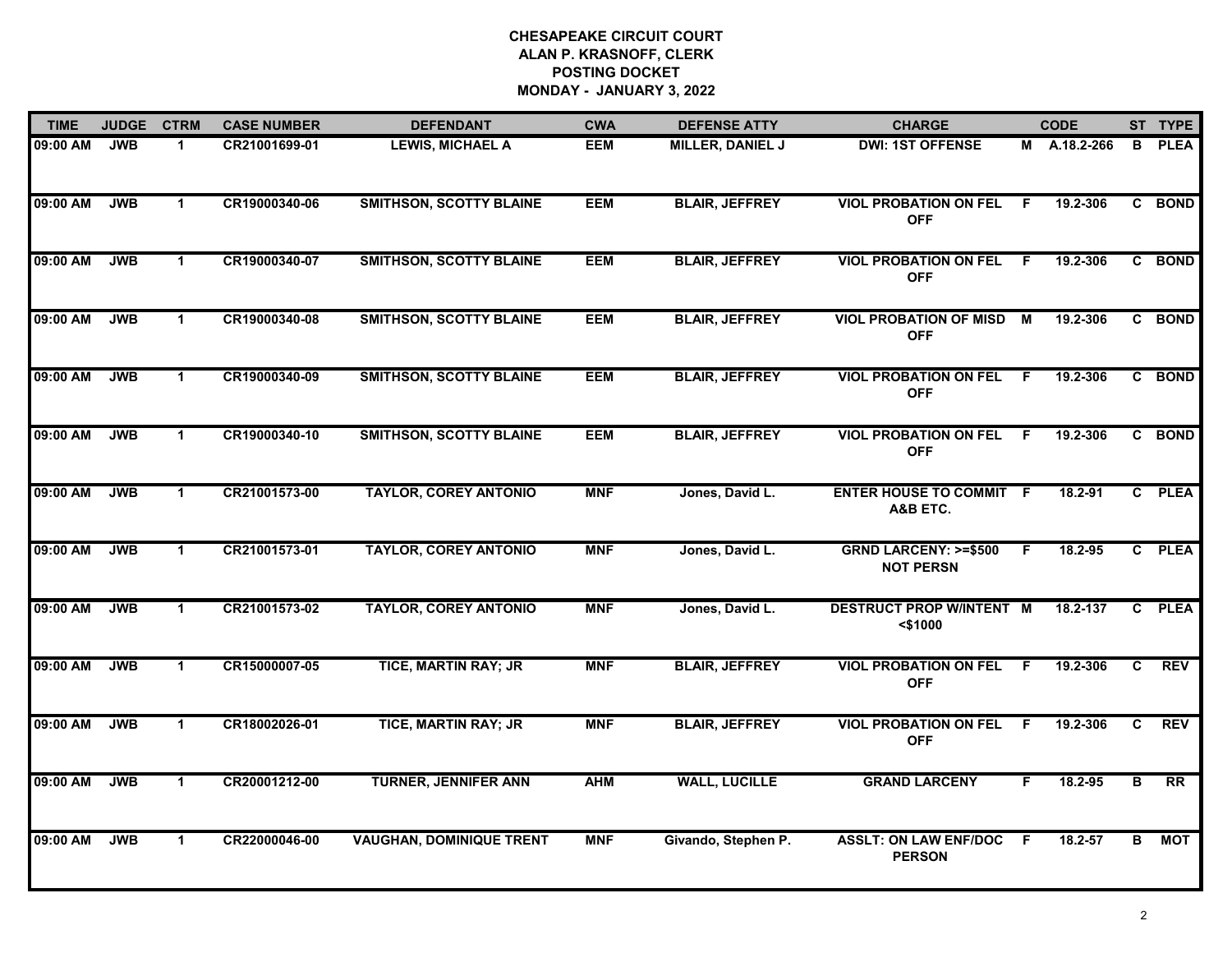| <b>TIME</b> | <b>JUDGE</b> | <b>CTRM</b>          | <b>CASE NUMBER</b> | <b>DEFENDANT</b>                                | <b>CWA</b> | <b>DEFENSE ATTY</b>           | <b>CHARGE</b>                                  |    | <b>CODE</b>   |    | ST TYPE       |
|-------------|--------------|----------------------|--------------------|-------------------------------------------------|------------|-------------------------------|------------------------------------------------|----|---------------|----|---------------|
| 09:00 AM    | <b>JWB</b>   | $\mathbf{1}$         | CR22000046-01      | <b>VAUGHAN, DOMINIQUE TRENT</b>                 | <b>MNF</b> | Givando, Stephen P.           | <b>FLEEING FROM LAW</b><br><b>ENFORCEMENT</b>  |    | M 18.2-460(E) | В  | <b>MOT</b>    |
| 09:00 AM    | <b>JWB</b>   | $\mathbf{1}$         | CR22000046-02      | <b>VAUGHAN, DOMINIQUE TRENT</b>                 | <b>MNF</b> | Givando, Stephen P.           | <b>DRIVE W/LIC REVOKED, 1</b><br><b>OFF</b>    | М  | B.46.2-301    | В  | МОТ           |
| 09:00 AM    | <b>JWB</b>   | $\mathbf{1}$         | CR20000462-00      | <b>WILSON, JOSHUA ISAIAH</b>                    | <b>MNF</b> | Buyrn, William E.             | <b>CREDIT CARD THEFT</b>                       | F. | 18.2-192      |    | <b>B</b> PLEA |
| 09:00 AM    | <b>JWB</b>   | $\mathbf 1$          | CR20000462-01      | <b>WILSON, JOSHUA ISAIAH</b>                    | <b>MNF</b> | Buyrn, William E.             | <b>CREDIT CARD FRAUD</b><br>$= $500$           | М  | 18.2-195      |    | <b>B</b> PLEA |
| 09:00 AM    | <b>JWB</b>   | $\mathbf{1}$         | CR20000462-02      | <b>WILSON, JOSHUA ISAIAH</b>                    | <b>MNF</b> | Buyrn, William E.             | <b>CREDIT CARD FRAUD</b><br>$= $500$           | Μ  | 18.2-195      |    | <b>B</b> PLEA |
| 09:00 AM    | <b>JWB</b>   | $\mathbf{1}$         | CR20000462-03      | <b>WILSON, JOSHUA ISAIAH</b>                    | <b>MNF</b> | Buyrn, William E.             | PETIT LARCENY 1ST OFF                          | M  | 18.2-96       |    | <b>B</b> PLEA |
| 09:00 AM    | <b>JWB</b>   | $\blacktriangleleft$ | CR20000462-04      | <b>WILSON, JOSHUA ISAIAH</b>                    | <b>MNF</b> | Buyrn, William E.             | <b>ENTER/SET IN MOTION A</b><br><b>VEHICLE</b> | М  | 18.2-147      |    | <b>B</b> PLEA |
| 10:15 AM    | <b>JWB</b>   | $\mathbf 1$          | CR20001142-02      | <b>MORTON, NATHAN WYATT</b>                     | <b>EEM</b> | <b>HOLDER, WILLIAM JOSHUA</b> | <b>VIOL PROBATION ON FEL</b><br><b>OFF</b>     | F  | 19.2-306      |    | C BOND        |
| 10:30 AM    | <b>JWB</b>   | $\mathbf 1$          | CR17000406-06      | <b>ARNOLD, KRISSTOPHER D W</b>                  |            |                               | <b>FAIL TO APPEAR- MOTION</b>                  | M  | 18.2-456(6)   | C. | <b>ADAT</b>   |
| 10:30 AM    | <b>JWB</b>   | $\mathbf 1$          | CR17000406-03      | <b>ARNOLD, KRISSTOPHER DIEGO</b><br><b>WALL</b> | <b>BW</b>  | <b>MUSSONI, ERIK</b>          | <b>PROB VIOL</b><br>(EMBEZZLEMENT)             | F. | 19.2-306      | C. | <b>TBS</b>    |
| 10:30 AM    | <b>JWB</b>   | $\mathbf 1$          | CR17000406-04      | <b>ARNOLD, KRISSTOPHER DIEGO</b><br><b>WALL</b> | <b>BW</b>  | <b>MUSSONI, ERIK</b>          | <b>PROB VIOL</b><br>(EMBEZZLEMENT)             | F. | 19.2-306      | C. | <b>TBS</b>    |
| 10:30 AM    | <b>JWB</b>   | $\mathbf{1}$         | CR17000406-05      | <b>ARNOLD, KRISSTOPHER DIEGO</b><br><b>WALL</b> | <b>BW</b>  | <b>MUSSONI, ERIK</b>          | <b>PROB VIOL (IDENTITY</b><br>FRAUD)           | F. | 19.2-306      | C. | <b>TBS</b>    |
| 11:00 AM    | <b>JWB</b>   | $\mathbf{1}$         | CR11002821-11      | <b>NOLTON, STEVEN CHARLES</b>                   | <b>EEM</b> | <b>HOLDER, WILLIAM JOSHUA</b> | <b>VIOL PROBATION ON FEL</b><br><b>OFF</b>     | E  | 19.2-306      |    | C BOND        |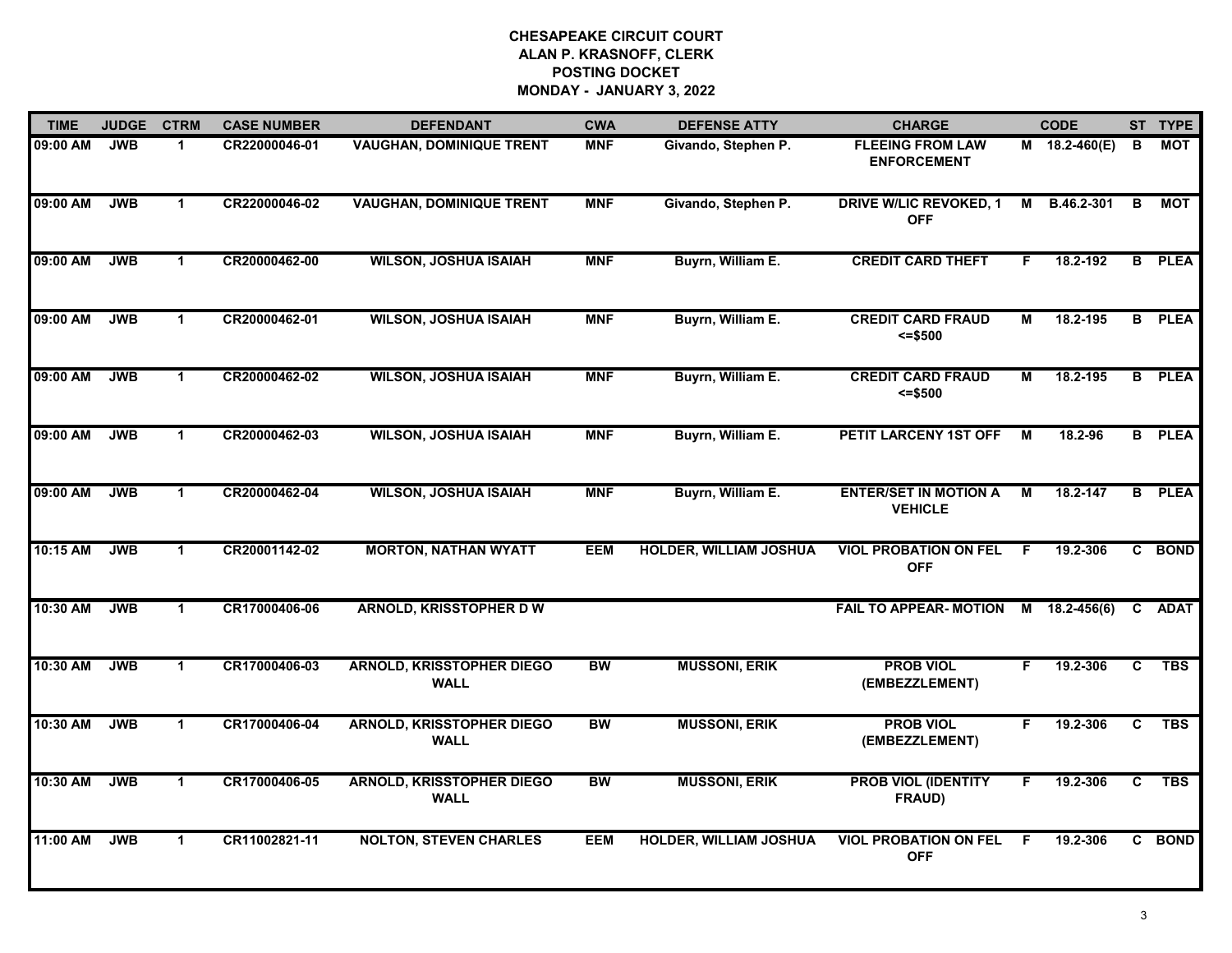| <b>TIME</b> | <b>JUDGE</b> | <b>CTRM</b>  | <b>CASE NUMBER</b> | <b>DEFENDANT</b>              | <b>CWA</b> | <b>DEFENSE ATTY</b>           | <b>CHARGE</b>                              |    | <b>CODE</b> |              | ST TYPE       |
|-------------|--------------|--------------|--------------------|-------------------------------|------------|-------------------------------|--------------------------------------------|----|-------------|--------------|---------------|
| 11:00 AM    | <b>JWB</b>   | $\mathbf 1$  | CR11002821-12      | <b>NOLTON, STEVEN CHARLES</b> | <b>EEM</b> | <b>HOLDER, WILLIAM JOSHUA</b> | <b>VIOL PROBATION ON FEL</b><br><b>OFF</b> | F. | 19.2-306    |              | C BOND        |
| 11:00 AM    | <b>JWB</b>   | $\mathbf 1$  | CR17002028-02      | <b>NOLTON, STEVEN CHARLES</b> | <b>EEM</b> | <b>HOLDER, WILLIAM JOSHUA</b> | <b>VIOL PROBATION ON FEL</b><br><b>OFF</b> | F. | 19.2-306    |              | C BOND        |
| 11:00 AM    | <b>JWB</b>   | $\mathbf{1}$ | CR17002028-03      | <b>NOLTON, STEVEN CHARLES</b> | <b>EEM</b> | <b>HOLDER, WILLIAM JOSHUA</b> | <b>VIOL PROBATION ON FEL</b><br><b>OFF</b> | F. | 19.2-306    |              | C BOND        |
| 11:00 AM    | <b>JWB</b>   | $\mathbf 1$  | CR18000055-01      | <b>NOLTON, STEVEN CHARLES</b> | <b>EEM</b> | <b>HOLDER, WILLIAM JOSHUA</b> | <b>VIOL PROBATION ON FEL</b><br><b>OFF</b> | F. | 19.2-306    |              | C BOND        |
| 01:00 PM    | <b>JWB</b>   | $\mathbf{1}$ | CR11000008-06      | HUNTER, ALONZO LAMONT         | <b>EEM</b> | <b>MUSSONI, ERIK</b>          | <b>VIOL PROBATION ON FEL</b><br><b>OFF</b> | F  | 19.2-306    |              | C BOND        |
| 09:00 AM    | <b>TSW</b>   | 3            | CR19000412-00      | <b>BAKER, LATEEK RAYSHAWN</b> | <b>AMF</b> | <b>COOPER, WANDA</b>          | <b>MALICIOUS WOUNDING</b>                  | F. | 18.2-51     |              | <b>B</b> SENR |
| 09:00 AM    | <b>TSW</b>   | 3            | CR19000412-01      | <b>BAKER, LATEEK RAYSHAWN</b> | <b>AMF</b> | <b>COOPER, WANDA</b>          | <b>MALICIOUS WOUNDING</b>                  | F. | $18.2 - 51$ |              | <b>B</b> SENR |
| 09:00 AM    | <b>TSW</b>   | $\mathbf{3}$ | CR21000892-00      | <b>BALL, KAWAIN LEE</b>       | <b>DAM</b> | <b>SPARTZ, SARA</b>           | <b>POSSESS COCAINE</b>                     | F. | 18.2-250    | $\mathbf{c}$ | <b>DD</b>     |
| 09:00 AM    | <b>TSW</b>   | $\mathbf{3}$ | CR20000986-00      | <b>CRAIG, MEGAN LEIGH</b>     | <b>JLF</b> | Jones, David L.               | <b>POSSESS COCAINE</b>                     | F. | 18.2-250    |              | <b>B</b> SENR |
| 09:00 AM    | <b>TSW</b>   | 3            | CR20000705-00      | <b>FAISON, SHAMI JEROME</b>   | <b>JLF</b> | Howlett, Bobby L.; Jr.        | <b>POSSESS COCAINE</b>                     | F. | 18.2-250    | F.           | <b>DD</b>     |
| 09:00 AM    | <b>TSW</b>   | 3            | CR21001064-00      | <b>HOFFLER, JERRED JOY</b>    | <b>JLF</b> | Givando, Stephen P.           | <b>POSSESS</b><br><b>METHAMPHETAMINE</b>   | F. | 18.2-250    |              | <b>B</b> PLEA |
| 09:00 AM    | <b>TSW</b>   | 3            | CR16001686-03      | <b>NELSON, WANDA SHEREESE</b> | <b>JLF</b> | <b>WINSTEAD, FAITH</b>        | <b>VIOL PROBATION ON FEL</b><br><b>OFF</b> | F. | 19.2-306    | C            | <b>REV</b>    |
| 09:00 AM    | <b>TSW</b>   | $\mathbf{3}$ | CR20001099-00      | <b>NELSON, WANDA SHEREESE</b> | <b>JLF</b> | <b>STEVENSON, LAKISHI</b>     | <b>FORGERY</b>                             | F. | 18.2-172    | B            | <b>RE</b>     |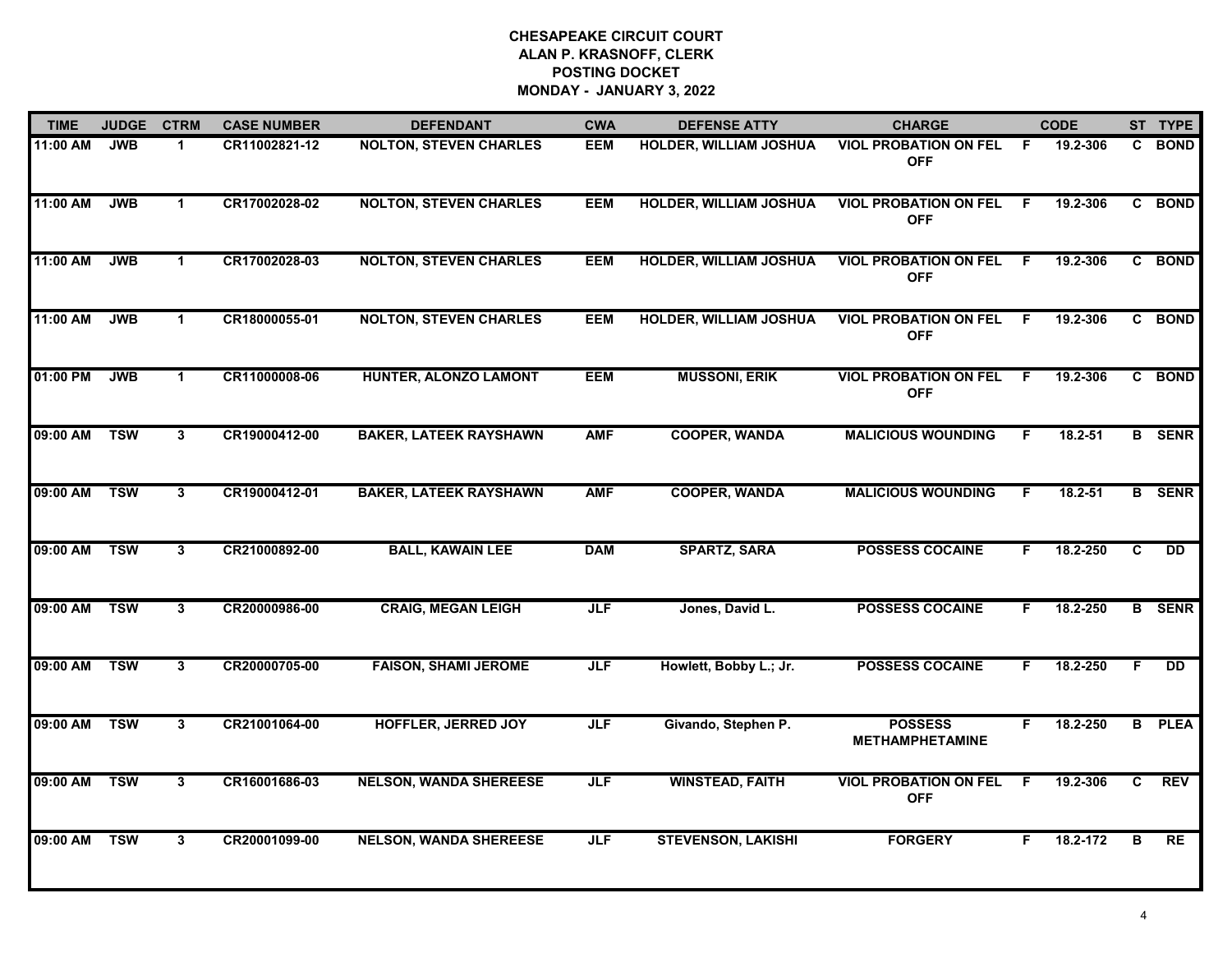| <b>TIME</b> | <b>JUDGE</b> | <b>CTRM</b>             | <b>CASE NUMBER</b> | <b>DEFENDANT</b>              | <b>CWA</b> | <b>DEFENSE ATTY</b>           | <b>CHARGE</b>                                       |    | <b>CODE</b> |                | ST TYPE       |
|-------------|--------------|-------------------------|--------------------|-------------------------------|------------|-------------------------------|-----------------------------------------------------|----|-------------|----------------|---------------|
| 09:00 AM    | <b>TSW</b>   | 3                       | CR20001099-01      | <b>NELSON, WANDA SHEREESE</b> | <b>JLF</b> | <b>STEVENSON, LAKISHI</b>     | <b>UTTERING</b>                                     | F. | 18.2-172    | в              | <b>RE</b>     |
| 09:00 AM    | <b>TSW</b>   | 3                       | CR20001099-02      | <b>NELSON, WANDA SHEREESE</b> | <b>JLF</b> | <b>STEVENSON, LAKISHI</b>     | <b>OBTAIN MONEY FALSE</b><br><b>PRET &gt;=\$500</b> | F  | 18.2-178    | $\overline{B}$ | RE            |
| 09:00 AM    | <b>TSW</b>   | $\mathbf{3}$            | CR20001099-03      | <b>NELSON, WANDA SHEREESE</b> | <b>JLF</b> | <b>STEVENSON, LAKISHI</b>     | <b>FALSE STMT TO OBT</b><br><b>CREDIT &gt;\$500</b> | F. | 18.2-186    | B              | <b>RE</b>     |
| 09:00 AM    | <b>TSW</b>   | 3                       | CR20001099-04      | <b>NELSON, WANDA SHEREESE</b> | <b>JLF</b> | <b>STEVENSON, LAKISHI</b>     | <b>BAD CHECKS</b>                                   | F. | 18.2-181    | в              | RE            |
| 09:00 AM    | <b>TSW</b>   | 3                       | CR20001099-05      | <b>NELSON, WANDA SHEREESE</b> | <b>JLF</b> | <b>STEVENSON, LAKISHI</b>     | <b>BAD CHECKS</b>                                   | F. | 18.2-181    | в              | <b>RE</b>     |
| 09:00 AM    | <b>TSW</b>   | 3                       | CR20001441-00      | PHILLIPS, EDWARD LEE; JR      | <b>MLK</b> | <b>HOLDER, WILLIAM JOSHUA</b> | <b>PWID COCAINE 2ND OFF</b>                         | F  | 18.2-248    | C              | RE            |
| 09:00 AM    | <b>TSW</b>   | $\overline{3}$          | CR20001441-01      | PHILLIPS, EDWARD LEE; JR      | <b>MLK</b> | <b>HOLDER, WILLIAM JOSHUA</b> | <b>POSS HEROIN</b>                                  | F. | 18.2-250    | C              | RE            |
| 09:00 AM    | <b>TSW</b>   | $\overline{\mathbf{3}}$ | CR21001332-00      | SMITH, ABBRA DANIELLE         | <b>JLF</b> | Doummar, Richard H.           | <b>POSSESS</b><br><b>METHAMPHETAMINE</b>            | F. | 18.2-250    |                | <b>B</b> PLEA |
| 09:00 AM    | <b>TSW</b>   | 3                       | CR21001332-01      | SMITH, ABBRA DANIELLE         | <b>JLF</b> | Doummar, Richard H.           | <b>POSSESS HEROIN</b>                               | F. | 18.2-250    |                | <b>B</b> PLEA |
| 09:00 AM    | <b>TSW</b>   | 3                       | CR21001332-02      | <b>SMITH, ABBRA DANIELLE</b>  | <b>JLF</b> | Doummar, Richard H.           | <b>POSSESS CLONAZOLAM</b>                           | F. | 18.2-250    |                | C PLEA        |
| 09:00 AM    | <b>TSW</b>   | 3                       | CR21001332-03      | <b>SMITH, ABBRA DANIELLE</b>  | <b>JLF</b> | Doummar, Richard H.           | <b>POSSESS FENTANYL</b>                             | F  | 18.2-250    |                | C PLEA        |
| 09:00 AM    | <b>TSW</b>   | 3                       | CR21000161-00      | <b>WEST, LINDSEY ANN</b>      | <b>MNF</b> | Jones, David L.               | <b>ASSAULT AND BATTER ON F</b><br><b>LEO</b>        |    | 18.2-57     |                | <b>B</b> SENR |
| 09:00 AM    | SJT          | $\overline{\mathbf{4}}$ | CR21001233-00      | <b>DOTSON, TREMAYNE LEVAR</b> | <b>JAF</b> | <b>SCOTT, DON</b>             | <b>PWID HEROIN 2ND+</b>                             | F. | 18.2-248    | C              | C.            |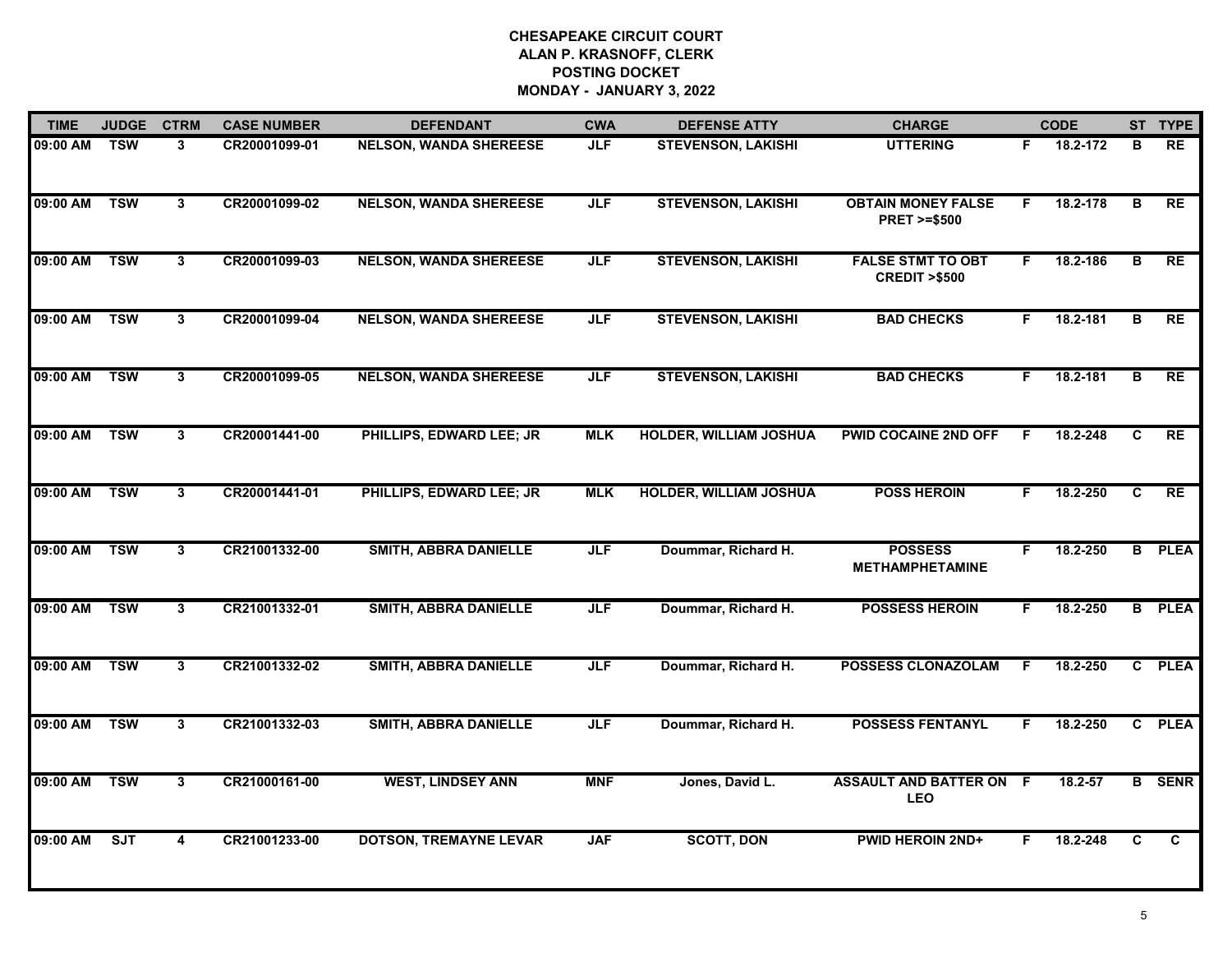| <b>TIME</b> | <b>JUDGE</b> | <b>CTRM</b> | <b>CASE NUMBER</b> | <b>DEFENDANT</b>                  | <b>CWA</b> | <b>DEFENSE ATTY</b>         | <b>CHARGE</b>                              |    | <b>CODE</b> |              | ST TYPE         |
|-------------|--------------|-------------|--------------------|-----------------------------------|------------|-----------------------------|--------------------------------------------|----|-------------|--------------|-----------------|
| 09:00 AM    | ST           | 4           | CR21001233-01      | <b>DOTSON, TREMAYNE LEVAR</b>     | <b>JAF</b> | <b>SCOTT, DON</b>           | <b>PWID COCAINE 2ND+</b>                   | F. | 18.2-248    | C.           | C               |
| 09:00 AM    | ST           | 4           | CR21001233-02      | <b>DOTSON, TREMAYNE LEVAR</b>     | <b>JAF</b> | <b>SCOTT, DON</b>           | <b>POSSESS FENTANYL</b>                    | F. | 18.2-250    | C.           | C               |
| 09:00 AM    | ST           | 4           | CR21001233-03      | <b>DOTSON, TREMAYNE LEVAR</b>     | <b>JAF</b> | <b>SCOTT, DON</b>           | <b>POSSESS MARIJUANA -</b><br><b>CIVIL</b> | C. | 18.2-250.1  | S.           | C               |
| 09:00 AM    | ST           | 4           | CR21001233-04      | <b>DOTSON, TREMAYNE LEVAR</b>     | <b>JAF</b> | <b>SCOTT, DON</b>           | <b>PWID FENTANYL 2ND+</b>                  | F. | 18.2-248    | C            | C               |
| 09:00 AM    | ST           | 4           | CR20001810-00      | <b>GRAY, CLYDE RICHARD</b>        | <b>AEP</b> | <b>MYERS, JOSEPH W</b>      | <b>POSSESS HEROIN</b>                      | F. | 18.2-250    | $\mathbf{C}$ | $\overline{DD}$ |
| 09:00 AM    | ST           |             | CR21001836-00      | <b>JAMESON, ANTHONY SCOTT</b>     | <b>AEP</b> | <b>CROOK, HEATHER BUYRN</b> | <b>POSSESS</b><br><b>METHAMPHETAMINE</b>   | F. | 18.2-250    |              | <b>B</b> TRYL   |
| 09:00 AM    | ST           |             | CR13000174-07      | <b>LECLAIR, JAMES ERIK</b>        | <b>AEP</b> | <b>BLAIR, JEFFREY R</b>     | PROB VIOL CREDIT CARD<br><b>THEFT</b>      | F. | 19.2-306    | C.           | <b>REV</b>      |
| 09:00 AM    | ST           | 4           | CR13000174-08      | <b>LECLAIR, JAMES ERIK</b>        | <b>AEP</b> | <b>BLAIR, JEFFREY R</b>     | <b>PROB VIOL COMPUTER</b><br><b>FRAUD</b>  | F. | 19.2-306    | C.           | <b>REV</b>      |
| 09:00 AM    | ST           | 4           | CR21000795-00      | <b>STATON, DESHAUN LAMAR</b>      | <b>AEP</b> | <b>SCOTT, DON</b>           | <b>POSSESS COCAINE</b>                     | F. | 18.2-250    |              | <b>B</b> PLEA   |
| 09:00 AM    | ST           |             | CR21000795-01      | <b>STATON, DESHAUN LAMAR</b>      | <b>AEP</b> | <b>SCOTT, DON</b>           | POSSESS MARIJUANA, 1ST M<br><b>OFF</b>     |    | 18.2-250.1  | B            | <b>PLEA</b>     |
| 09:00 AM    | ST           | 4           | CR14001146-05      | <b>STEVENS, RYLAN CHRISTOPHER</b> | <b>AEP</b> | Jones, David L.             | <b>VIOL PROBATION ON FEL</b><br><b>OFF</b> | F. | 19.2-306    | C.           | <b>REV</b>      |
| 09:00 AM    | ST           | 4           | CR14001146-06      | <b>STEVENS, RYLAN CHRISTOPHER</b> | <b>AEP</b> | Jones, David L.             | <b>VIOL PROBATION ON FEL</b><br><b>OFF</b> | F. | 19.2-306    | C.           | <b>REV</b>      |